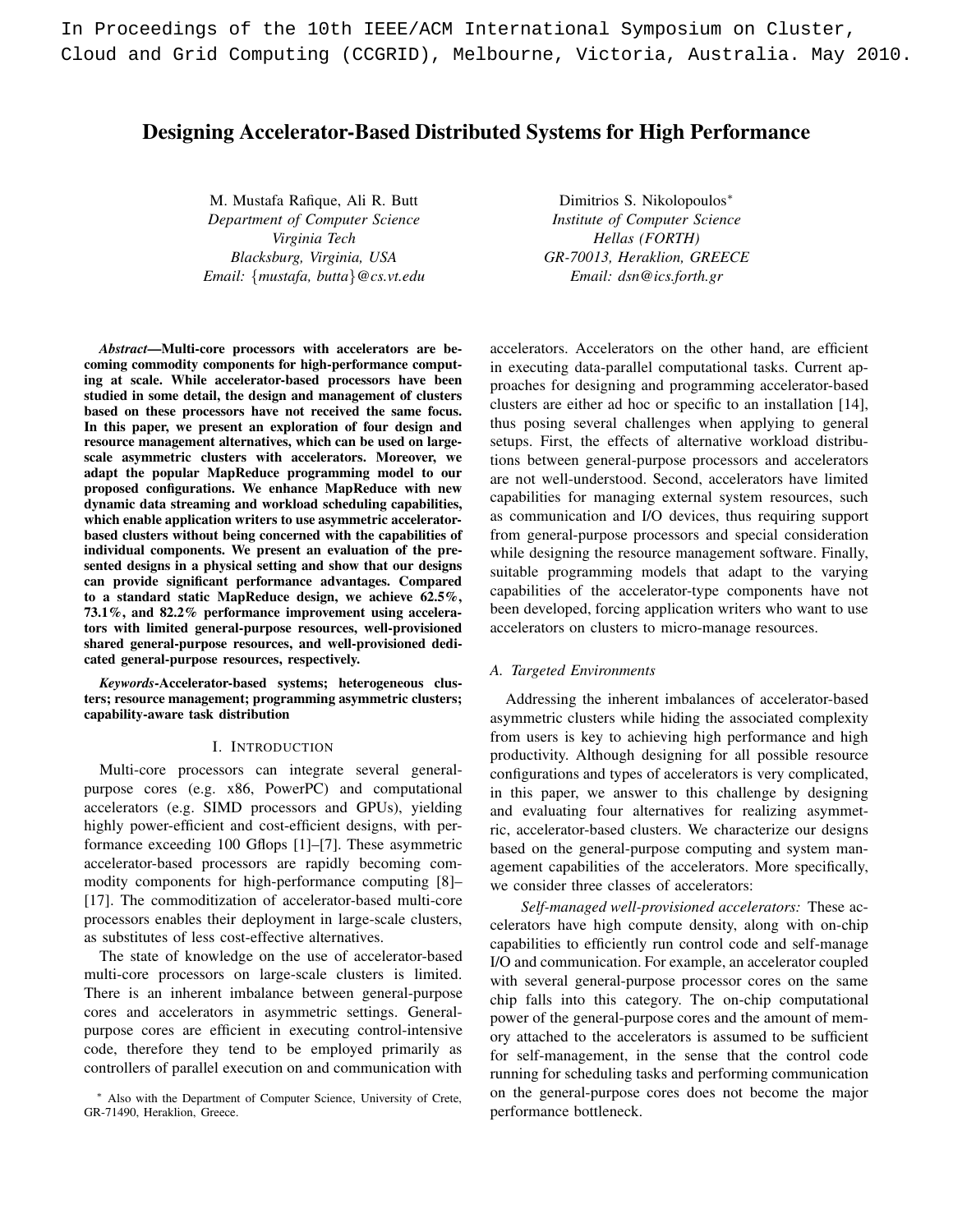*Resource-constrained well-provisioned accelerators:* These accelerators have high compute density but insufficient on-chip general-purpose computing capability for running control code and/or insufficient on-board memory for self-managing I/O and communication. I/O and communication are managed by an external, dedicated, compute node with general-purpose cores, which acts as a *driver* for the accelerators.

*Resource-constrained shared-driver accelerators:* These accelerators are similar to the previous case, however drivers are shared among several accelerators, to yield a potentially more cost-efficient design.

We develop a programming model for the above types of resources, which hides the architectural asymmetry while exploiting the computational density of the accelerators. For this purpose, we adapt and extend MapReduce [18] programming model. Our design uses a dynamic data streaming approach to effectively support MapReduce computations, as well as adaptive resource scheduling that factors in the performance and capabilities of asymmetric components and strives to overlap I/O and communication latencies. Our framework implements data transfers and workload scheduling transparently, while adapting the parameters of data streaming and task scheduling to the application's requirements at runtime, thereby relieving programmers of some significant programming effort. By contrast, previously developed data distribution and task management libraries for asymmetric accelerator-based architectures [19], delegate parameterization of data transfers and workload scheduling to the programmer.

Specifically, this paper makes the following contributions:

- An exploration and evaluation of design alternatives for distributed asymmetric clusters with accelerators;
- An emulation and evaluation of various classes of accelerators, with varying general-purpose computing capabilities;
- An implementation of the MapReduce programming model on asymmetric clusters comprising accelerators, both with and without well-provisioned generalpurpose computing resources;
- A thorough performance analysis of our design alternatives in terms of scalability, adaptation to various computation densities, and resource conservation capability.

Our evaluation using representative MapReduce benchmarks (WordCount, Histogram, Linear Regression, K-Means) on an asymmetric cluster with Cell processors serving as accelerators, shows that our approaches significantly improve system performance compared to static, non-streaming schemes for scheduling workload and data transfers. We achieve performance improvement of 62.5%, 73.1%, and 82.2% using accelerators that have limited general-purpose resources, well-provisioned shared generalpurpose resources, and well-provisioned dedicated generalpurpose resources, respectively. Moreover, our techniques adapt effectively to the relative computation to data transfer density of applications by converging to optimal parameters for data decomposition and streaming at runtime.

### II. BACKGROUND AND MOTIVATION

In this section, we discuss the relevant background, related work and motivation for our investigation of various design and resource management alternatives for large-scale accelerator-based asymmetric clusters.

### *A. Commodity Accelerators*

The use of commodity off-the-shelf components in largescale data centers, e.g., Google [20], Amazon's EC2 [21], etc., is pervasive. Such commoditization is now becoming a norm for asymmetric accelerator-type processors such as the IBM-Sony-Toshiba Cell processor [22], [23] and NVIDIA GPU-based graphics engines [24], [25], consequently, making them cheaper and affordable. This in turn facilitates the building of asymmetric accelerator-based clusters, similar to the framework that we consider in this study.

Accelerators provide much higher performance to cost ratio compared to conventional processors. Thus, a properly designed accelerator-based asymmetric cluster has the potential to provide very high performance at a fraction of the cost and operating budget of a traditional symmetric cluster. Unfortunately, accelerators also pose challenges to programming and resource management. Programming accelerators requires working with multiple ISAs and multiple compilation targets. Accelerators typically have much higher compute density and raw performance than conventional processors, therefore coupling accelerators with conventional processors may introduce imbalance between the two. Accelerators also typically have limited local storage and limited – if any – support for system services such as I/O. To ensure overall high efficiency, resource management on accelerator-based systems needs to orchestrate carefully data transfers and work distribution between heterogeneous components.

We use the Cell processor [26]–[28], on commodity Sony PS3 nodes, in this study. The Cell is a suitable resource that can serve as an accelerator component in high-performance computing (HPC) setups envisioned in this work. The Cell is a heterogeneous chip multi-processor with one general-purpose PowerPC SMT core (the Power Processing Element – PPE), and eight vector-only cores (the Synergistic Processing Elements – SPEs), which are specialized for acceleration of data-parallel computations. The PPE functions as a front-end processor for scheduling work and distributing data between SPEs, as well as for running the operating system. The SPEs have private address spaces and the programmer is responsible for moving data between the main memory and each SPE's local storage using the Cell's coherent asynchronous DMA mechanism. This facility allows the programmer to explicitly manage the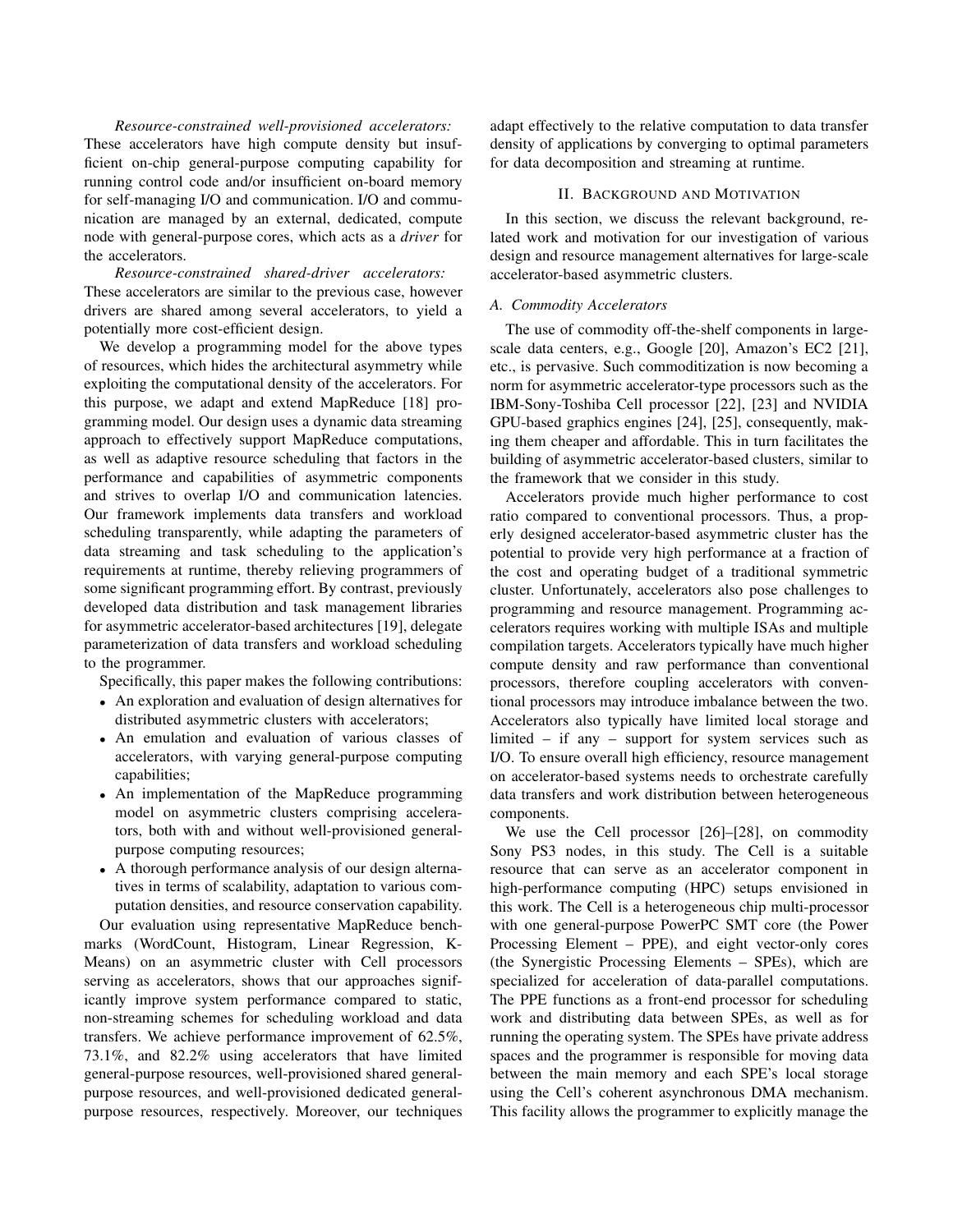data flow between Cell components, e.g., for improving I/O performance [15]. Finally, in current installations, the PPE runs Linux with Cell-specific extensions that provide userspace libraries access to the PPEs. The Cell has also been used as the compute-engines in the IBM Roadrunner [14], the world's second faster computer, making it an obvious candidate to be used as computational accelerator in this work.

#### *B. MapReduce Programming Model*

MapReduce is an emerging programming model for largescale data processing on clusters and multi-core processors [18], [29]–[31]. Current trends show that the model is widely used as a high-productivity alternative to traditional parallel programming paradigms for a variety of applications, ranging from enterprise computing [21], [32] to peta-scale scientific computing [30], [31], [33]. Several research activities engage in porting MapReduce to multicore architectures [30], [31], whereas recently, vendors such as Intel begun supporting MapReduce in their libraries and compilers [6], [34].

MapReduce assumes homogeneous components, and any work item can be scheduled on any of the available nodes. Recent work [35] addresses performance heterogeneity for virtualized nodes [21]. However, inherent architecture heterogeneity remains a problem when the cluster components include specialized accelerators, as the mapping function should now consider individual component capabilities and limitations. Furthermore, publicly available implementations of MapReduce, such as Hadoop [32], assumes that data is available on local disks of components and can be accessed fast. Given limited resources of accelerators, this assumption may not hold, thus creating an imbalance between resourcerich control components and resource-constrained compute components.

### III. DESIGN

In this section, we discuss the design of accelerator-based asymmetric distributed systems to efficiently support largescale parallel programming models such as MapReduce [18].

### *A. Architecture Overview*

We opt to use MapReduce due to the simplicity and scalability of the programming model in large-scale data processing computations running on loosely coupled systems. MapReduce better equips us for managing heterogeneous components in our system than a more traditional tightlycoupled approach used in standard clusters.

We arrange our resources as shown in Figure 1. A general purpose well-provisioned multi-core server acts as a dedicated front-end *manager* for the cluster. The server manages a number of back-end accelerator-based nodes and is responsible for scheduling jobs, distributing data, allocating work between compute nodes, and providing other support



Figure 1. High-level overview of an accelerator-based asymmetric distributed system.

services as the front-end of the cluster. The brunt of processing load is carried by the Cell-based accelerator nodes. The manager divides the MapReduce tasks (map, reduce, and sort etc.) in small workloads, and assign these workloads to the attached accelerator-based nodes. Irrespective of the type of back-end nodes, the manager transparently distributes and schedules the workload to them. If the back-end is a self-managed accelerator, its general-purpose core uses MapReduce to map the assigned workload to the accelerator cores (SPEs). In contrast, if the back-end is driver-based, the driver components further distribute the assigned workload to the attached accelerator node(s). Note that the manager differs from a driver. Drivers execute control tasks for communication and I/O on behalf of accelerators, whereas the manager controls work and data distribution for the entire cluster. This model can be thought of as a hierarchical MapReduce: each level maps the workload to the next level of nodes, until it reaches the compute node, i.e., the Cell processor, where the generic on-chip core maps the workload to the accelerators.

### *B. Programming Asymmetric Clusters*

From an application programmer's point of view, irrespective of the resource configuration employed, MapReduce is used on asymmetric resources as follows. The application is divided into three parts. (i) The code to initialize the runtime environment. This corresponds to the time spent in a MapReduce application but outside of the actual MapReduce work (initialization, intermediate data movement, finalization). This part is unique to our design and does not have a corresponding operation in standard MapReduce. (ii) The code that runs on the accelerator cores and does the actual work of the application. This is similar to a standard MapReduce application running on a small portion of the input data that has been assigned to the compute node. It includes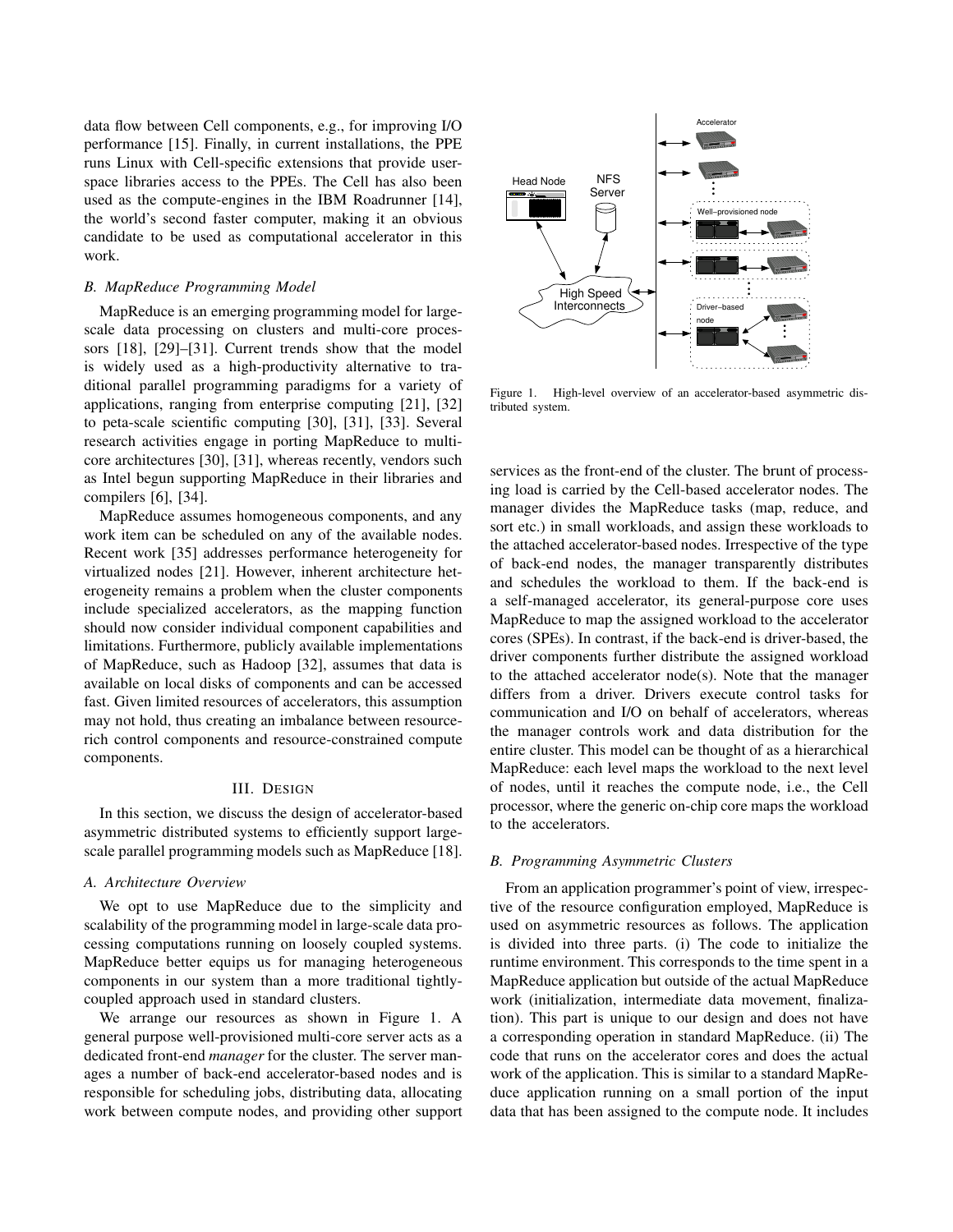

Figure 2. Resource configurations for enabling asymmetric clusters.

both the map phase to distribute the workload between the accelerator cores, and the reduce phase to merge the data produced from accelerators. (iii) The code to merge partial results from each compute node into a complete result set either by the manager or the driver node. This is called every time a result is received from a compute node and constitutes a Global Merge phase that is identical in operation to the reduce phase on each compute node. The only difference is that the Global Merge on the manager works with entire data sets and produces the final results. All these functions are application-specific and provided by the programmer.

### *C. Alternate Resource Configurations*

We consider four resource configurations for the target asymmetric clusters as shown in Figure 2. The configurations are driven by the type of the back-end components used, as well as by economical constraints and performance goals. In all cases, the manager and all back-end nodes are connected via a high-speed commodity network, e.g., Gigabit Ethernet. Application data is hosted on a distributed file system (NFS [36] in our implementation).

The first configuration (Figure  $2(a)$ ) we consider is that of self-managed well-provisioned accelerators (*Conf I*), connected directly to the manager. A blade with Cell processors [37] including multi-Gigabyte DRAM and high-speed network connectivity would fall into this category. Smallscale academic settings may also adopt such a configuration, using, e.g., PS3 nodes and scaling down the workload per PS3 so as to not exceed the limited DRAM capacity and not stress the limited general-purpose processing capabilities of the PS3. The compute nodes execute directly all MapReduce tasks and the manager merges partial results from the computes nodes.

The next configuration (Figure 2(b)) uses resourceconstrained well-provisioned accelerators (*Conf II*). Each driver provides large memory space, communication and I/O capabilities to an individual resource-constrained accelerator, e.g. a PS3. The manager distributes input data to the driver nodes in large chunks. The driver nodes proceed by streaming these chunks to the attached accelerators. Accelerators execute the MapReduce tasks, however, partial results produced by accelerators are merged at the corresponding driver nodes and the manager executes the global merge operation on the results received from the driver nodes.

The use of a single driver per resource-constrained accelerator is not always justifiable as one accelerator may not be able to fully utilize the driver's resources. In contrast, a single manager may not be sufficient to match the data demands of many accelerators simultaneously. We address this by using a hierarchical setup (*Conf III*), so that each driver node manages multiple accelerator nodes (Figure 2(c)).

Finally, an asymmetric system may employ a mix of the above configurations based on particular requirements. We capture this mix in our last configuration (*Conf IV*) (Figure 2(d)). In this case, the manager is agnostic of the class of the attached compute nodes and simply divides the input workload between available compute nodes. The execution of MapReduce tasks and merging of partial results are managed automatically at each component, while the final result is produced by the manager, which performs the global merge of the results received from the attached drivers.

#### *D. Addressing Manager-Accelerator I/O Mismatch*

The inherent asymmetry between the cluster components may lead to performance degradation, especially due to communication delays associated with data distribution and collection by the manager. Thus, it is critical to handle all communication with different components of the system asynchronously. Asynchronous communication requires careful consideration. If chunks from consecutive input data are distributed to multiple compute nodes, it would require time-consuming complex sorting and ordering to ensure proper merging of the results from individual compute nodes into a consolidated result set. We address this issue by using a separate handler thread on the manager for each of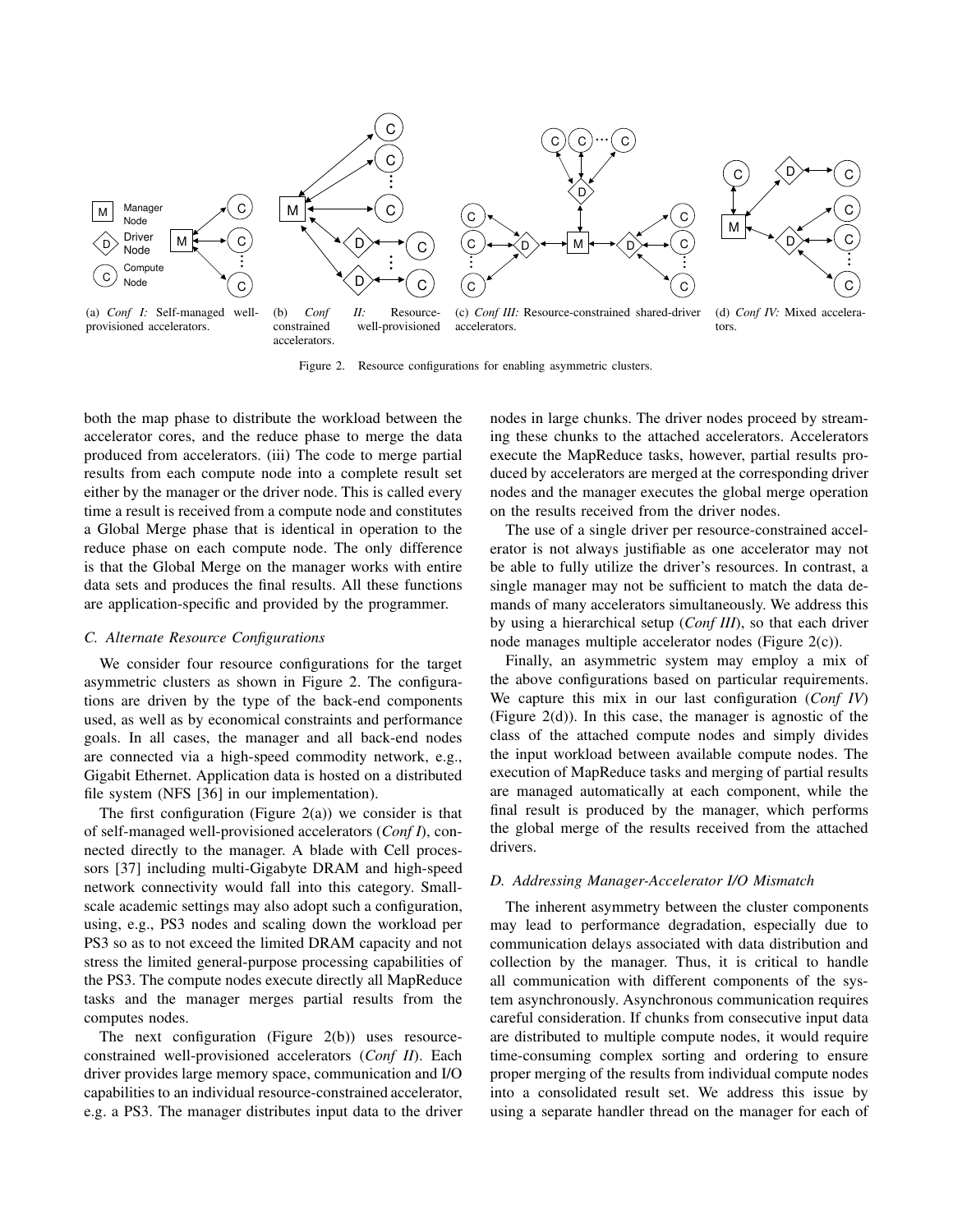the compute nodes. Each handler works with a consecutive fixed portion of the data to avoid costly ordering operations. Each handler thread is also responsible for receiving all the results from its associated compute node and performs an application-specific merge operation on the received data. This design leverages multi-core or multi-processor head nodes effectively. Moreover, we use well-established techniques such as double buffering to avoid I/O delays when transferring data between manager/driver and compute nodes. In our experimental testbed, which uses PS3s as accelerators, double buffering combined with the exploitation of multiple cores for the communication with accelerators, overcomes the bandwidth limitations in the network that connects the PS3s with the x86 manager and driver nodes.

The novelty of our design lies in the adoption of a streaming approach to supporting MapReduce. Statically allocating workloads to compute nodes, as is the case in standard MapReduce setups, could saturate the limited noncomputation resources on the asymmetric compute nodes and negate any performance benefits. Instead, we slice the input into work units with sizes based on the capabilities of back-end nodes at each level of the cluster hierarchy and stream the slices to the compute nodes, which can then be processed efficiently.

#### *E. Capability-Aware Workload Distribution*

Traditional MapReduce designs do not consider individual components capabilities since they assume homogeneous components as compute nodes. Our design, however, has to factor in the capabilities of back-end resources when allocating workloads. For self-managed resources or drivers in other configurations, this task is straightforward. The manager divides the input data and hands it over to the nodes being directly managed. The actual assignment is done by either copying the data to the nodes' local storage or providing them with pointers to the files on the distributed file system. This approach is easy to implement and lightweight for the manager, as the manager does not need to micromanage data allocation to the accelerators.

However, data handover cannot be used for resourceconstrained nodes due to potential limitations such as inability to directly retrieve the data, bottlenecks on the central file system, or lack of sufficient storage and memory for holding local copies. An alternative, that we adopt, is to divide the input data into chunks, with sizes based on the capabilities of compute nodes. Our runtime environment controls the size of these chunks, so that each chunk can be efficiently processed at the compute nodes without overwhelming their resources, e.g., without memory thrashing. Instead of a single division of data, the runtime environment streams chunks (work units) to the compute nodes until all data has been processed. The concern is that such an approach improves performance on the compute nodes at the cost of increasing the load of the manager. The runtime environment

balances the load between the manager and the compute nodes, by controlling the resources dedicated to processing communication with each compute node on the manager and continuously adapting the chunk size on the compute nodes.

In addition to addressing I/O diversity, the manager faces different memory and computation pressure depending on the type of back-end resources. For self-managed nodes, the manager is also responsible for merging the results from each of the accelerators repeatedly for the entire input data. This process can be resource consuming. By contrast, for well-provisioned resources, the resource or driver does most of the merging for the accelerators and the manager simply has to perform a global merge. These factors have to be considered when designing asymmetric clusters, taking also into account workload-specific characteristics.

*1) Adapting Workload Size:* Our framework adaptively matches the workload assigned to a compute node to its capabilities. To this end, we define an optimal workload size to be the largest amount of data assigned per accelerator, which results in minimum execution time for a given application. The intuition is that if a smaller than optimal size is assigned to an accelerator, it would underutilize available resources and would take more iterations at the manager. In contrast, using a larger size would result in increased iteration time due to memory thrashing and resource saturation on accelerators.

The optimal workload size can be determined either statically or dynamically using an auto-tuning heuristic. We adopt an auto-tuning scheme where the driver or manager sends varying size workloads to accelerator nodes at the start of the application and records the completion time corresponding to each size. For each size, the processing rate is calculated as the fraction  $(wordk unit size)$ (execution time). The size corresponding to the maximum processing rate is selected as the optimal workload size and is employed for the rest of the application's execution time. The same process is repeated at the drivers to find the optimal workload size allocated from each driver to the attached compute nodes.

### *F. Supporting MapReduce Operations*

Once an application begins execution, the associated manager and accelerator software is started on the respective components and the manager initiates MapReduce tasks on the available accelerator nodes. Once assigned, the tasks self-schedule their work by reading data from the distributed file system, processing it, and returning the results back to the manager in a continuous loop. Once the manager receives the results, it merges them to produce the final result set for the application. After a particular MapReduce task has been completed by a self-managed node, the manager assigns another task to that node. This process continues until the entire input data has been processed by the accelerators. The manager handles the driver nodes similarly.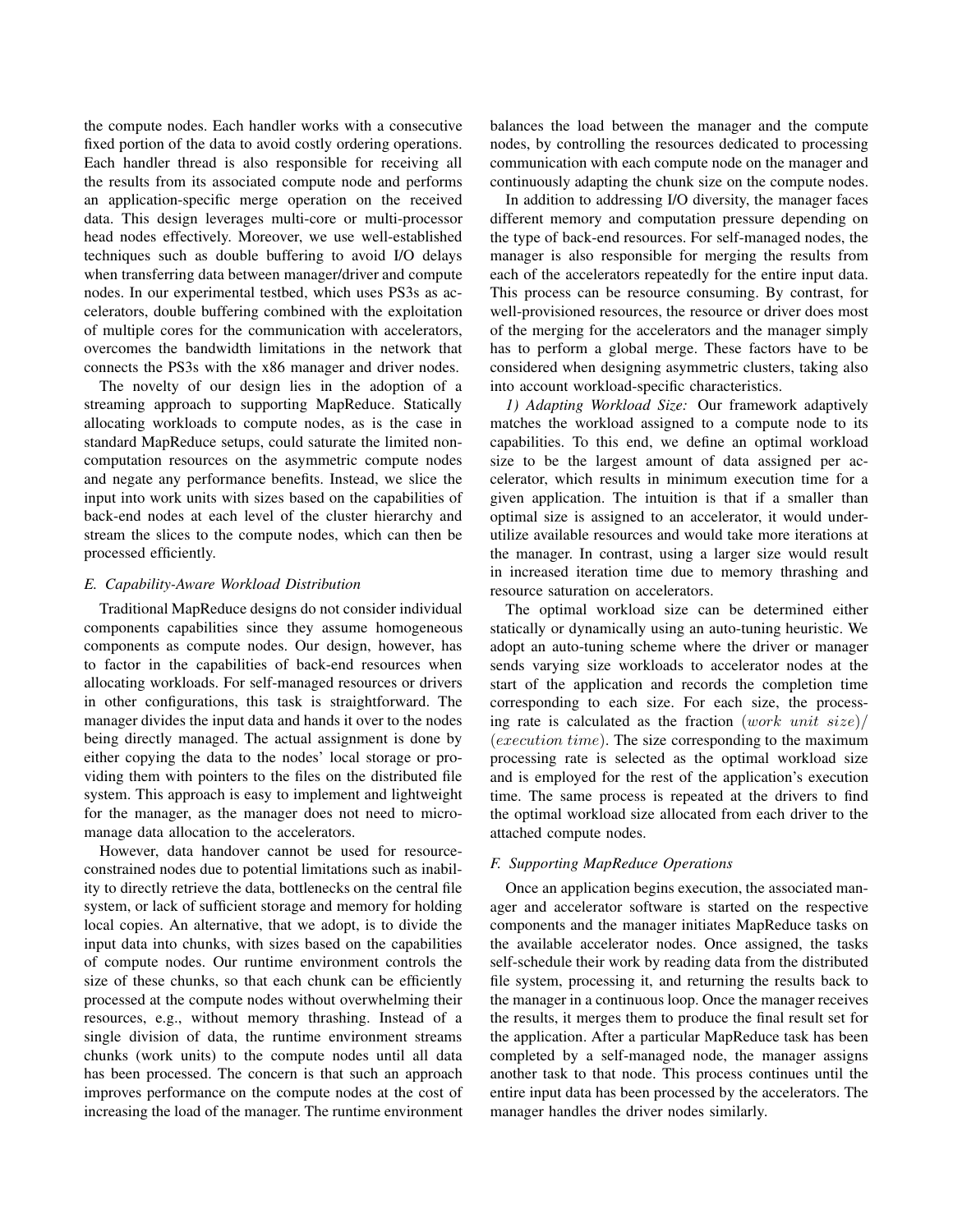Table I RESOURCE DISTRIBUTION UNDER DIFFERENT CONFIGURATIONS.

| Configuration | # of Drivers | $#$ of PS3s | PS3s per Driver |
|---------------|--------------|-------------|-----------------|
| ConfI         |              |             |                 |
| $Conf$ II     |              |             |                 |
| Conf III      |              |             |                 |
| $Conf$ IV     |              |             |                 |

For driver-based resources, each driver loads a portion of input data into its memory, to ensure that sufficient data is readily available for the accelerator nodes. The driver then initiates the required MapReduce tasks on the accelerator nodes and sends the necessary data to the corresponding resource-constrained accelerators. When all the in-memory loaded data has been processed by the accelerators, the driver loads another portion of the input data into memory and the whole process continues until the entire MapReduce task assigned to the particular driver has been completed by the attached resource-constrained accelerators. The driver also merges the result data produced by the accelerators and the merged result-sets are sent back to the manager.

### IV. EVALUATION

In this section, we describe our experimental testbed and the benchmarks that we used. We present results that evaluate different design alternatives for realizing asymmetric distributed systems. We evaluate the MapReduce framework that implements various functionalities discussed in Section III as lightweight libraries for each of the hardware platforms in our configurations, i.e., x86 on the manager and PowerPC on the compute nodes, using about 1600 lines of C code. The libraries provide programmers with necessary constructs for using the framework.

### *A. Experimental Setup*

Our testbed consists of eight Sony PS3s, a manager node, and an 8-node x86 multi-core cluster, where each node can serve as a driver. All components are connected via 1 Gbps Ethernet. The manager has two quad-core Intel Xeon 3 GHz processors, 16 GB main memory, 650 GB hard disk, and runs Linux Fedora Core 8. The manager also runs an NFS server. The driver nodes are identical to the manager except that they have 8 GB of main memory. The PS3 is a hypervisor-controlled platform, and has 256 MB of main memory and a 60 GB hard disk. Of the 8 SPEs of the Cell, only 6 SPEs are visible to the programmer [15], [38] in the PS3. Moreover, each PS3 node has a swap space of 512 MB, and runs Linux Fedora Core 7.

Table I shows the distribution of resources that we use for each of the configurations presented in Section III, in addition to the manager node. Note that in *Conf I*, the PS3s are connected directly to the manager, and in *Conf IV*, four PS3s share a driver, while each of the other four has a dedicated driver. Moreover, in all the test configurations,

Table II EXECUTION TIME (SEC.) ON STAND-ALONE PS3.

| Input<br>(MB) | Linear<br>Regression | Word<br>Count | Histogram | K-Means |  |
|---------------|----------------------|---------------|-----------|---------|--|
|               | 0.34                 | 1.95          | 1.06      | 1.66    |  |
| 64            | 2.88                 | 501.76        | 45.66     | 167.93  |  |
| 128           | 12.56                |               | 318.66    |         |  |
| 192           | 21.81                |               | 394.78    |         |  |
| 256           | 34.89                |               |           |         |  |

the total number of accelerators is fixed, i.e., 8 PS3s or 48 SPEs and only the resource arrangement is varied. We used a publicly available MapReduce library implementation for Cell [31], to accelerate data mapping, sorting, partitioning and reduction tasks running on individual PS3s.

### *B. Methodology*

We focus on evaluating our design decisions and deriving clues about what is the best way to utilize a given set of accelerator-based resources for maximizing performance. We use the following well-known MapReduce applications to study the effect of the various design alternatives for the asymmetric cluster. These applications originate from scientific computing environments, including epidemiology, environmental science, image segmentation, and statistical analysis [39]–[41]. More details on these applications can be found in [31].

- *Linear Regression:* This application takes as input a large set of 2D points, and determines a line of best fit for them.
- *Word Count:* This application counts the frequency of each word in a given document. The output is a list of unique words along with their corresponding occurrence counts.
- *Histogram:* This application takes as input a bitmap image and produces the frequency count of each color composition in the image.
- *K-Means:* This application takes a set of points in an Ndimensional space and groups them into a set number of clusters with approximately equal number of points in each cluster.

## *C. Results*

We first examine how the benchmarks behave under our resource configurations discussed in Section III. Then, we evaluate the effectiveness of our design in managing resource-constrained accelerators by adapting workload size and the consequent impact on the manager and drivers. Finally, we examine the scalability of the design.

Table II shows the average execution time for running the four benchmarks on a stand-alone accelerator without using our framework. Note that Linear Regression is the only benchmark that successfully completes for all input sizes. All other benchmarks incur swapping and run out of swap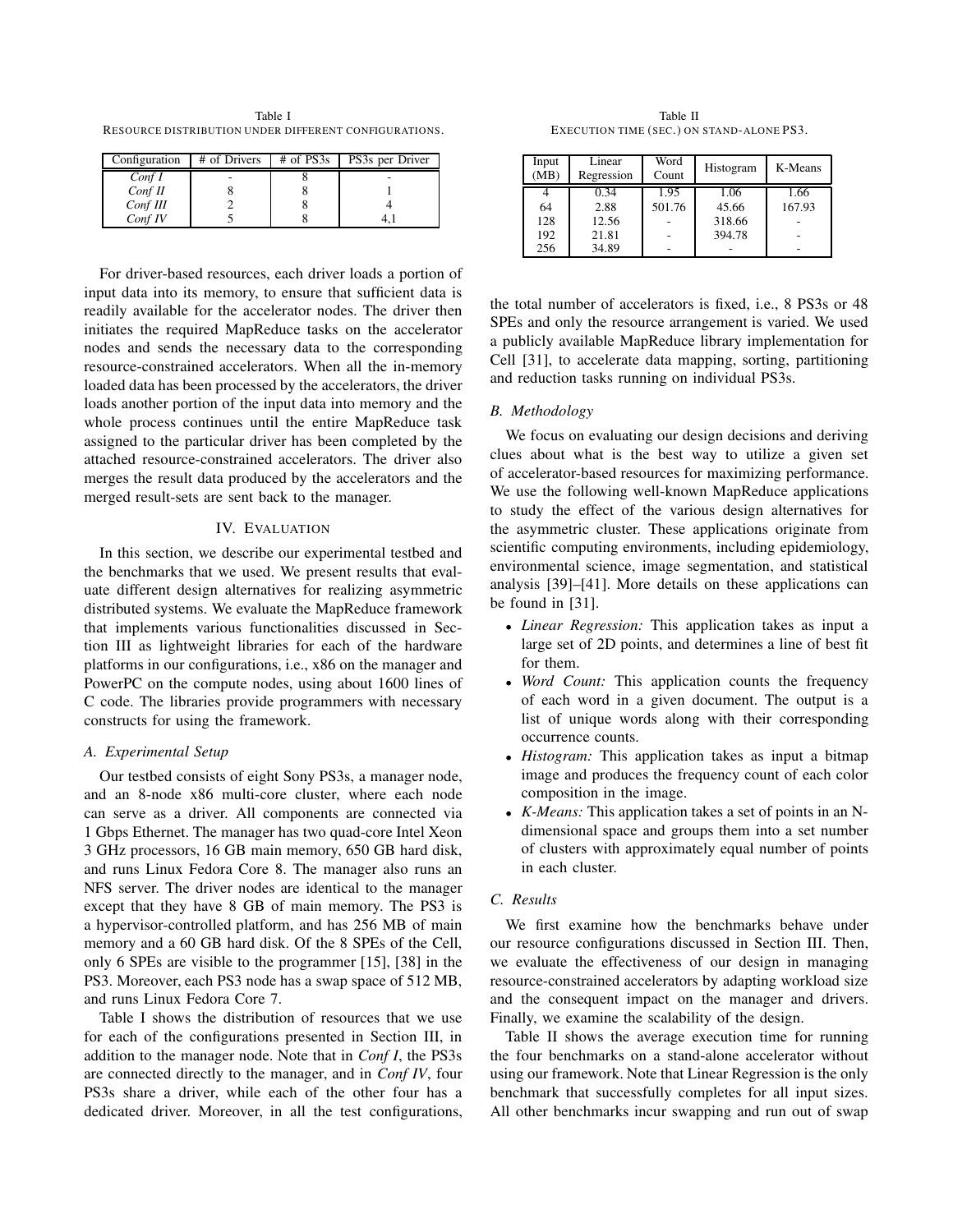

Figure 3. Linear Regression execution time with increasing input size.



Figure 5. Histogram execution time with increasing input size.

space with smaller input sizes. Also note the rapid growth in the completion time due to excessive swapping as the input size is increased.

*1) Benchmark Performance:* We first examine the effect of different resource configurations on the average execution time for each of our benchmarks.

*Linear Regression:* For this benchmark, the input size ranges from  $2^{22}$  points (4 MB) to  $2^{31}$  points (2 GB). Figure 3 shows the average execution time for running the Linear Regression benchmark with increasing input size under different resource configurations. All four resource configurations show similar scaling patterns with the increasing input size. Overall *Conf II* performs 53.1% better than *Conf I*, since each driver node in *Conf II* makes use of its large memory to store and process the intermediate results from the attached PS3s. For similar reasons, i.e., having a higher number of drivers to handle the PS3s, *Conf II* performs 14.4% and 8.0% better than *Conf III* and *Conf IV*, respectively.

*Word Count:* For Word Count, we observe an exponential growth in memory consumption relative to the input



Figure 4. Word Count execution time with increasing input size.



Figure 6. K-Means execution time with increasing input size.

data size, since each word emits additional intermediate data out of the map function. This has the direct impact on the execution time as shown in Table II. For any input size greater than 44 MB, a single accelerator node thrashes and runs out of available swap space (512 MB). However, all the resource configurations in our setup are not only able to process any input size, but also complete the benchmark without thrashing, with linear increase in execution time with increasing input size (Figure 4). Once again, *Conf II* outperforms *Conf I*, *Conf III* and *Conf IV* by 32.5%, 19.2% and 12.7%, respectively, since job scheduling and merging tasks are distributed efficiently between driver nodes.

*Histogram:* Figure 5 shows the average execution time for running the Histogram benchmark under the four test configurations. On average *Conf II* performs 25.1%, 17.8% and 11.1% better than *Conf I*, *Conf III* and *Conf IV*, respectively. In our experiment with a stand-alone PS3, we observe that the execution time for 192 MB input size is 394.8 seconds because of excessive swapping of intermediate data. This benchmark also shows that our design scales linearly for any input size for all tested configurations.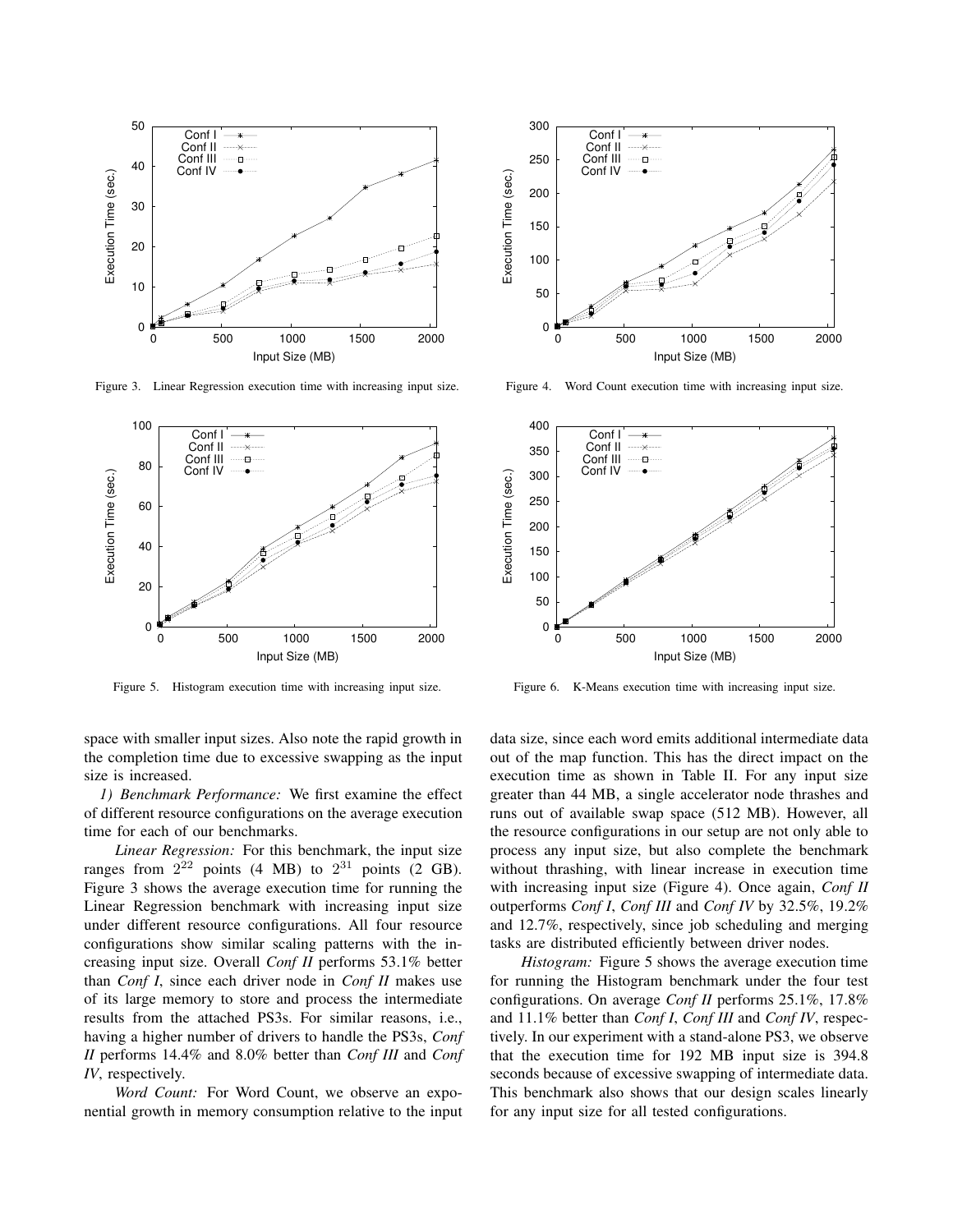

Figure 7. Effect of workload size on execution time.

*K-Means:* Figure 6 shoes the results for the K-Means benchmark. K-Means uses a different number of iterations for different input sizes. Therefore, considering total execution times for different inputs does not provide a fair comparison of the effect of increasing input size. We remedy this by reporting the execution time per iteration in the figure. The result for this benchmark shows that *Conf II* outperforms *Conf I*, *Conf III* and *Conf IV* by 9.0%, 6.6% and 4.4% respectively. Just as in the case of previous benchmarks, the improvement comes from the fact that in *Conf II* each accelerator node has more memory and computation resources in the form of a dedicated front-end node attached with it.

In summary, memory constraints non-withstanding, all resource configurations using our framework show similar patterns with increasing input size. They also exhibit better memory utilization and enable efficient handling of large data sets. Overall, we observe that *Conf II* gives the best performance across applications, however, it is not costeffective given the need for dedicated drivers. However, if the number of accelerators per driver increases, accelerators may stress the drivers with management tasks and overwhelm their resources, leading to reduced performance, as we observe for *Conf I* or *Conf III*. The number of accelerators per driver that keeps the workload in limits, is a function of the driver and accelerator capabilities and is different for different resources. Thus, *Conf III* and *Conf IV* offer better choices: they economize on the number of drivers, yet provide performance comparable to *Conf II*.

*2) Driving Resource-Constrained Nodes:* We focus on *Conf I* to examine the performance of our design in handling resource-constrained nodes. For this discussion, we use manager and driver interchangeably as the role of manager in *Conf I* is identical to the role of driver in other configurations.

*Adapting Workload:* Varying workload size affects the processing time on a node. To show this, we use one



Figure 8. Impact of workload size on the driver.

PS3 connected to the manager, and run Linear Regression with an input size of 512 MB. Figure 7 shows that as the workload increases, the execution time first decreases to a minimum and eventually increases exponentially. The valley point (shown by dashed line) indicates the size after which the compute node starts to page. Notice that the curve is almost flat before the valley indicating no extra overhead for processing more data. Also, using a smaller work unit size increases the manager's load, as the manager now has to handle a larger number of chunks for a given input size. We argue that using the valley point as the workload size provides the best trade-off between node performance and manager performance.

Next, we evaluate our framework's ability to dynamically determine the optimal workload. We follow an experimental process to discover optimal workload size. We manually determine the maximum workload for each application that can run on a single PS3 without paging, and compare it with the work unit size that *Conf I* determines at runtime. Table III shows the result. Our framework is able to dynamically determine an appropriate workload that is close to the one found manually and this determination on average across our benchmarks takes under 0.93 seconds. This is negligible, i.e., less than 0.5% of the total application execution times when the input size is 2 GB. Thus, adaptive workload determination in our framework is efficient as well as reasonably accurate.

*Impact on the Driver:* We determine the effect of varying workload sizes on driver performance. We use *Conf I*, however, with a driver node instead of the manager. First, we start a long running job (Linear Regression) on the driver node. Next, we determine the time it takes to compile a large project (Linux kernel 2.6) on the driver, while the MapReduce task is running. We repeat the steps as we decrease the workload size, potentially increasing the processing requirements from the driver. We repeat the experiment 10 times and record the minimum, maximum,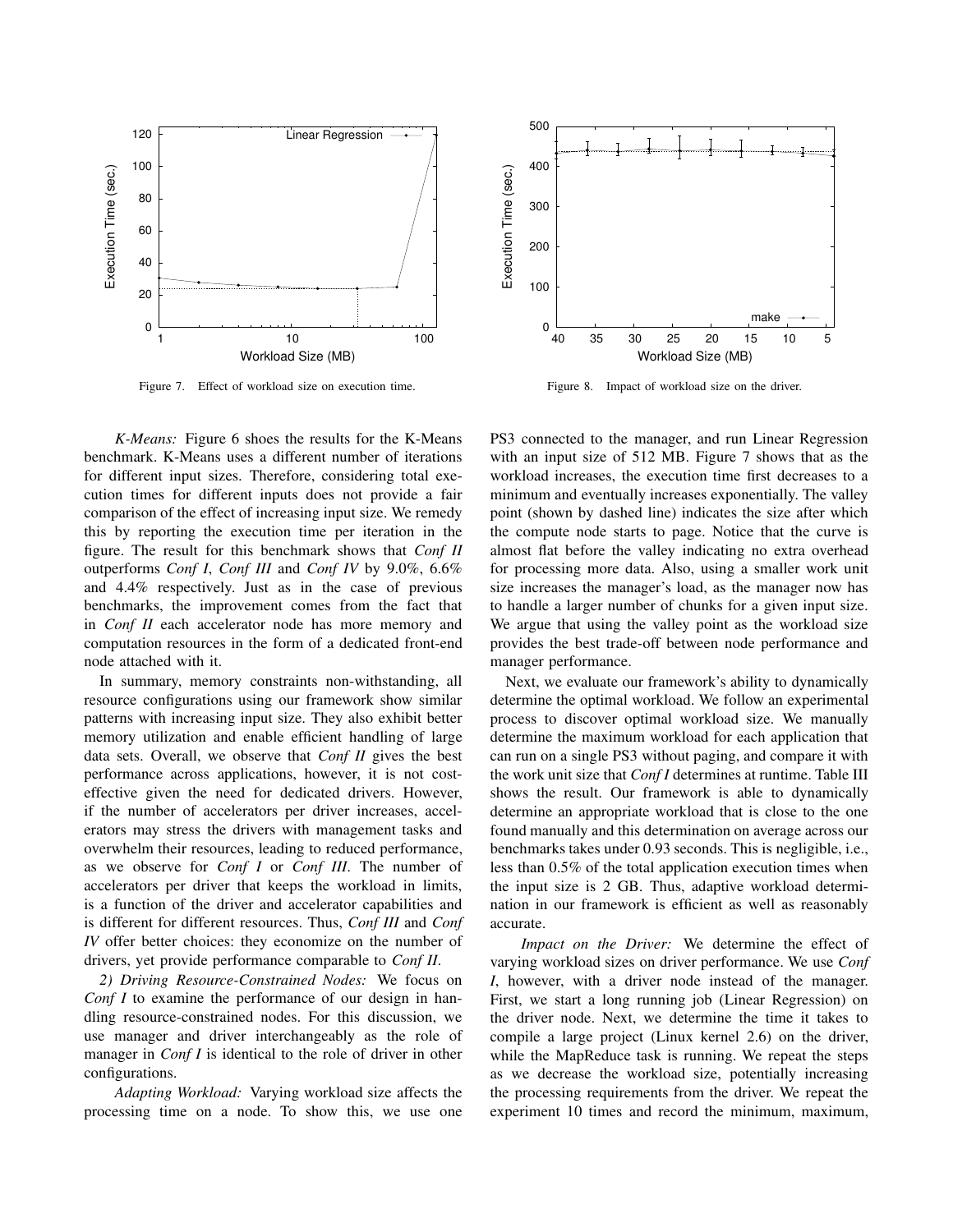Table III PERFORMANCE OF ADAPTING WORKLOAD TO ACCELERATORS.

| Application       | Hand-Tuned<br>Size (MB) | Our Framework |            |      |
|-------------------|-------------------------|---------------|------------|------|
|                   |                         | Size          |            | Time |
|                   |                         | MB)           | Iterations | (s)  |
| Linear Regression | 32                      | 30            |            | 0.65 |
| Word Count        |                         |               |            | 1.82 |
| Histogram         |                         |               |            | 0.15 |
| K-Means           | 0.37                    | 0.12          | 16         | 1.09 |

and average time for the compilation as shown in Figure 8. The horizontal dashed line in the figure shows the overall average of compile time across all studied workload sizes. Given that the overall average remains within the minimum and maximum times, we can infer that the variations in the compile time curve are within the margin of error. Thus, the relatively flat curve indicates that our framework has a constant load on the driver and can support various workloads without the driver becoming a bottleneck.

*3) Scaling Characteristics:* We observe how the performance of our benchmarks scale with the number of accelerator nodes using *Conf I*, *Conf II*, and *Conf III*. Figure 9(a) shows the speedup in performance normalized to the case of 1 node in *Conf I* and *Conf II*. Both these configurations have similar speedups because of similar manager to compute node relationship, and are shown in a single graph. For *Conf III*, we only have enough PS3s to scale up to using four drivers with four PS3s each. However, we emulate up to 8 drivers as follows. During our tests with 1 to 4 drivers, we observe near identical load on the manager from each of the drivers. Based on this observation, we create a testloader that generates the same requests to the manager as that of a driver with accelerators and use it to scale the experiment beyond four accelerators. Figure 9(b) shows the speedup for our benchmarks in *Conf III*. We use the same input size for all runs of an application. However, the input sizes for the different applications are chosen to be large enough to benefit from using 8 nodes: 512 MB for Linear Regression and Histogram, 200 MB for Word Count, and 128 MB for K-Means. The curve of K-Means is based on time per iteration, as explained earlier.

Although we are only able to evaluate scaling on the relatively modest scale of 8 nodes, our results show that our framework scales almost linearly as the number of compute nodes increases and this behavior persists for all the benchmark. However, we observe that the improvement trend does not hold for all benchmarks in *Conf I/II* when the eighth node is added. Upon further investigation, we find that the network bandwidth utilization for such cases is quite high, as much as 107 MB/s compared to the maximum observed value of 111 MB/s on our network, measured using remote copy of a large file. High network utilization introduces communication delays even with double buffering and prevents our framework from achieving a linear speedup.



Figure 9. Effect of scaling on resource configurations.

However, if the ratio of time spent in computation compared to that in communication is high, which is the case in scientific applications, we can obtain near linear speedup. We test this hypothesis by artificially increasing our compute time for Linear Regression by a factor of 10, which results in a speedup of 7.8. For *Conf III*, no such network bottleneck exists, since each driver manages the attached accelerator using a dedicated connection.

### V. CONCLUSION

This paper presents four design alternatives and configurations for building asymmetric clusters with PS3 accelerators at the compute nodes and multi-core x86 servers at driver and manager nodes. We presented the design, implementation, and evaluation of different resource configurations by emulating accelerator nodes with varying general-purpose computing capabilities and their impact on overall system performance. We explored this design space by designing an extended MapReduce model for asymmetric HPC clusters, which adopts a data streaming approach to make the data available to the accelerator in a timely fashion. Our implementation of MapReduce hides the imbalance and architectural asymmetry between the general-purpose nodes and accelerator components and uses adaptive resource scheduling by considering the performance and capacities of the components. Thus, our design enables higher performance and better utilization of the available asymmetric components, which in turn helps capacity planning for emerging asymmetric distributed systems. During our